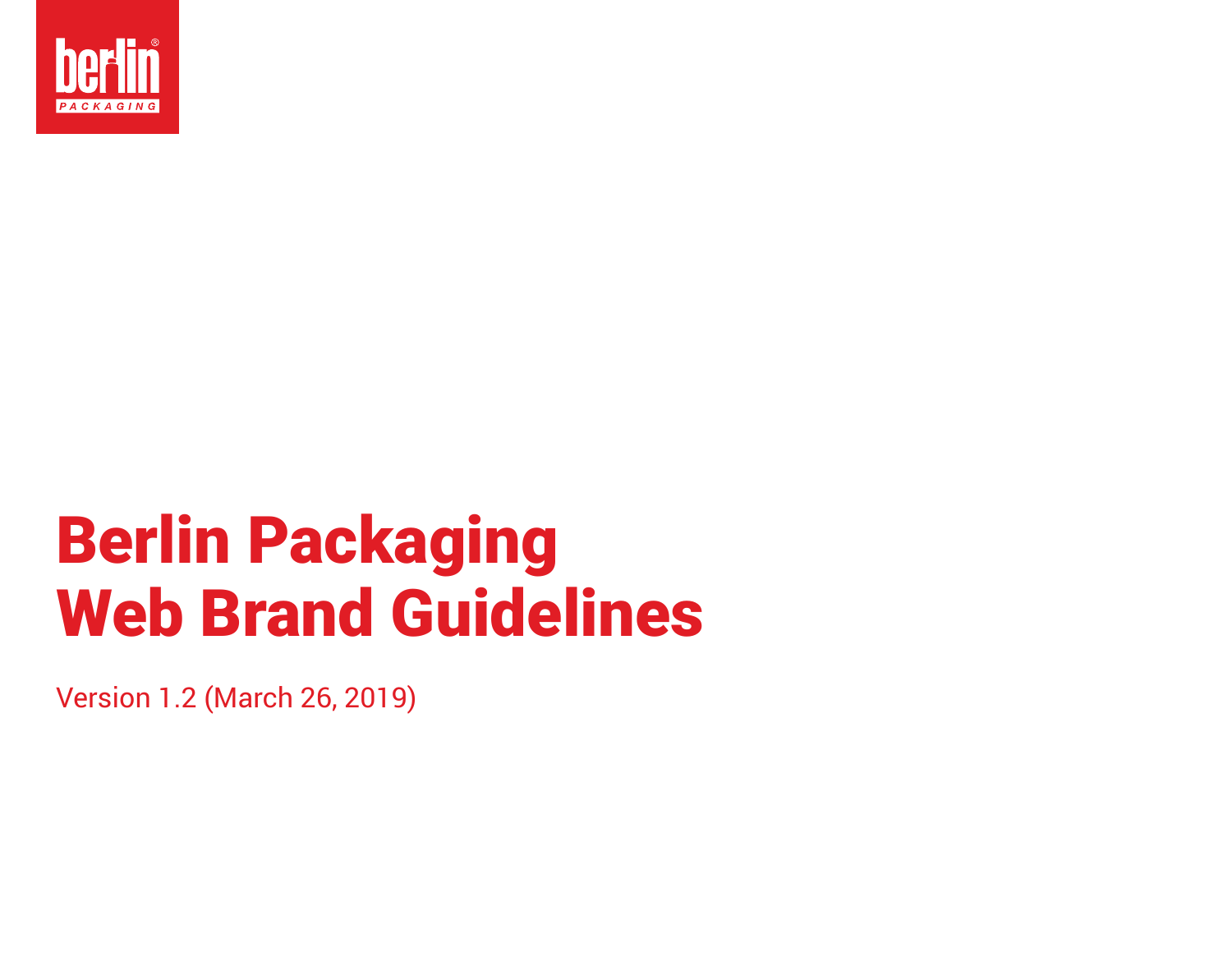#### **Contents:**

#### **Introduction:**

While other companies merely want to satisfy their customers, Berlin Packaging strives to thrill them!

Recently, the Berlin Packaging corporate brand has been modernized and adapted to build upon and protect our reputation. As Berlin Packaging continues to communicate with a variety of audiences, from customers to suspects, suppliers to partners, employees to media, implementing our modernized brand is vital to maintaining Berlin Packaging's image.

This manual contains guidelines, rules, and examples for maintaining our brand throughout all aspects of Berlin Packaging's corporate and marketing communications.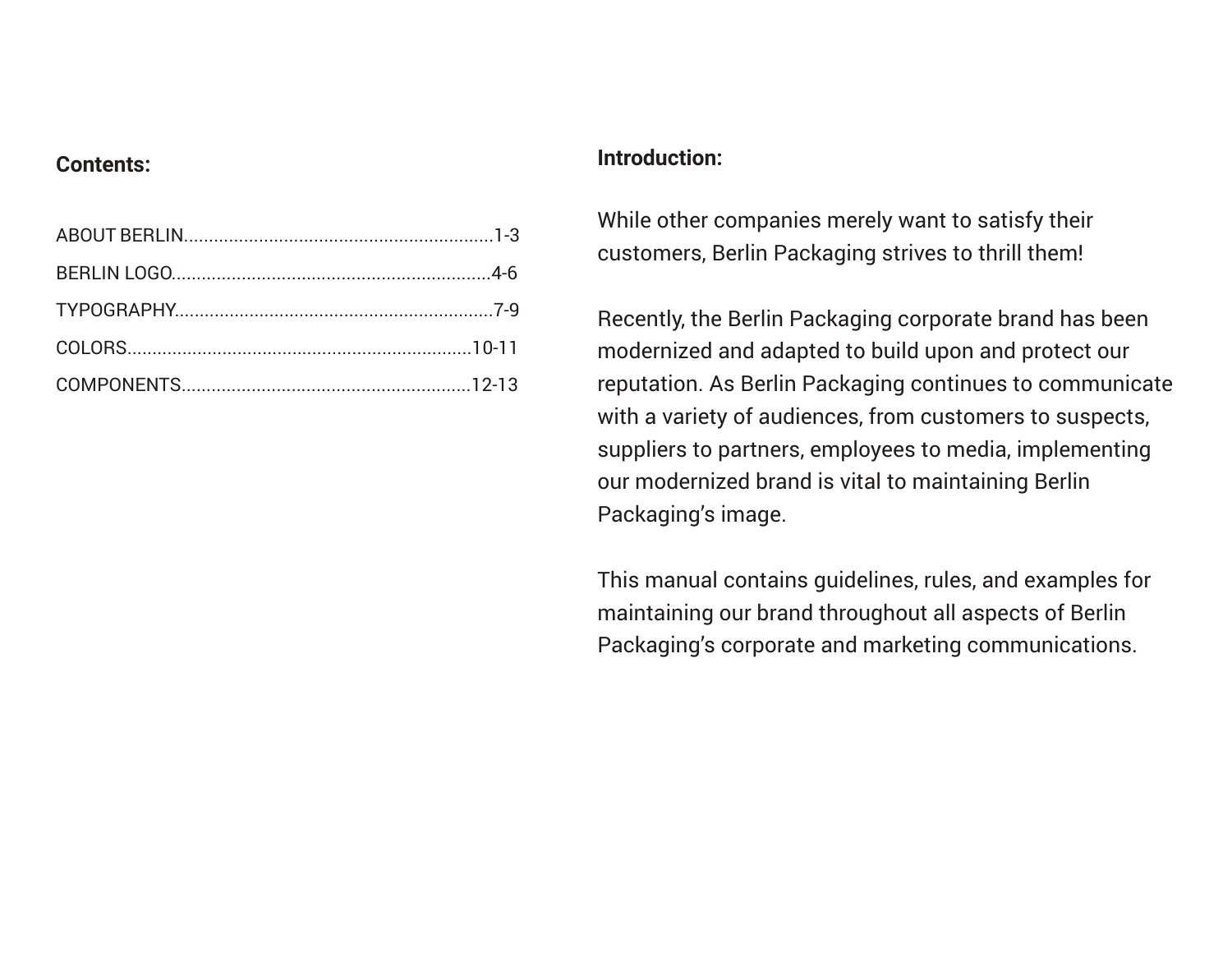### Berlin Packaging Sales Philosophy

Everything we do at Berlin Packaging is based on the simple belief that it is our job to increase our customers' net income. That's why we are continually reinvesting in our company and why we are constantly searching for new ways to provide our customers with a competitive edge.

We truly believe Anything is Possible® and are committed to satisfying our customers' needs. Our Anything is Possible culture is unmatched in the industry. Through years of product experience and a desire to provide our customers with excellent service, our employees know how to create a plan to increase customer sales while minimizing operating expenses.

While other companies strive to satisfy their customers, at Berlin Packaging we strive to thrill them. Whether it is our value-added services, depth of product offerings, or innovative design capabilities, we are always working to make you stand out. We proudly execute on this promise better Than anyone else.

By choosing Berlin Packaging as your packaging advocate, our sales philosophy can manifest itself in a variety of innovative and measurable ways. Let Berlin Packaging work on making your products and brand stand out!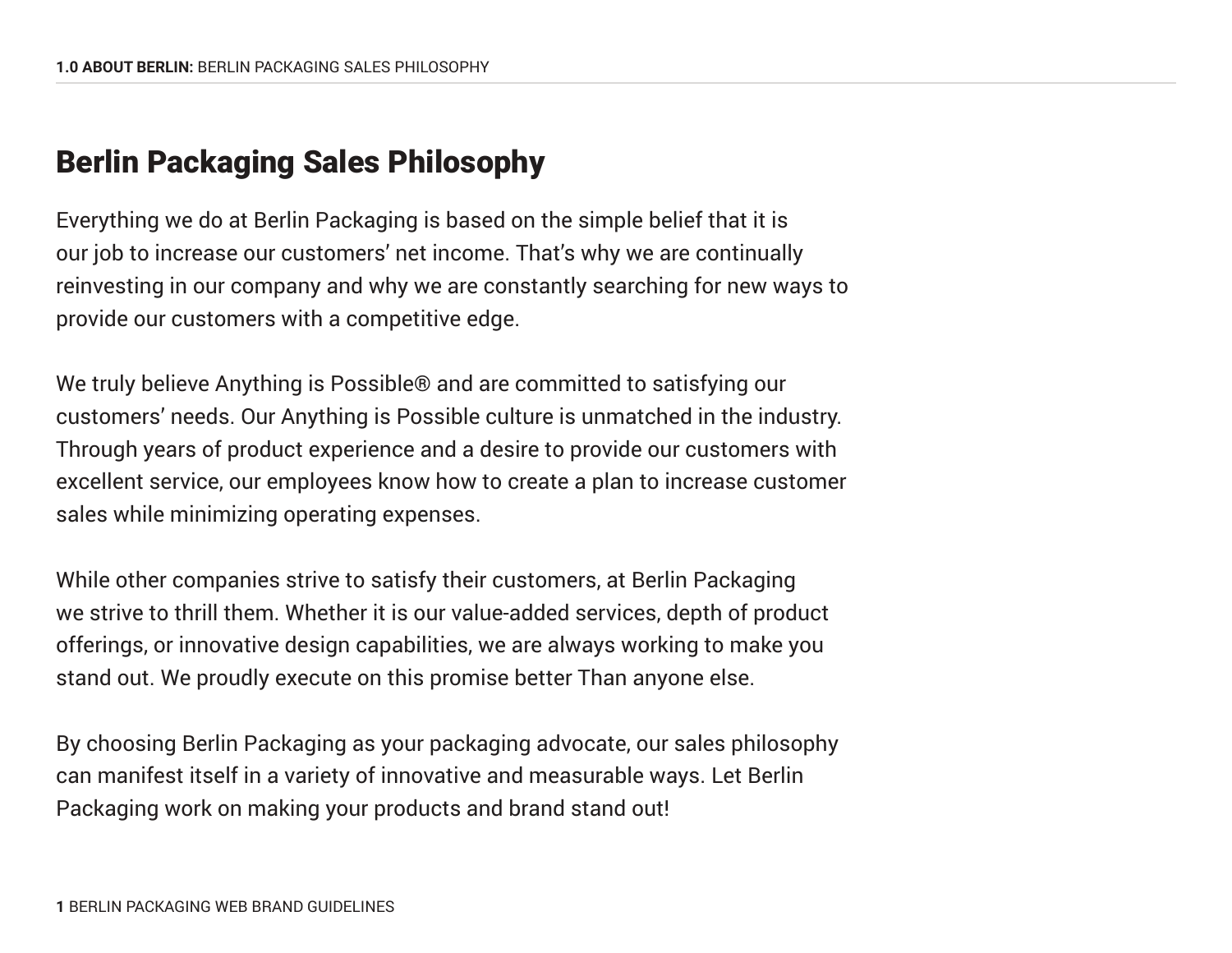### Hybrid Packaging Supplier®

#### **Manufacturing. Distribution. Services and Specialty Offerings**

Berlin Packaging is best-of-breed across manufacturing, distribution, and service providers. We're equally at home designing award-winning closures, sourcing high-quality packages from overseas, running inventory and stocking programs, arranging financing, delivering to our customers with amazing timeliness, advising our customers on the conversion from glass to plastic (or vice versa), and much more.

Our manufacturing network offers flexibility and low-cost through large scale and broad scope.

Our distribution footprint can manage your inventory in an efficient manner. Our service divisions are second to none.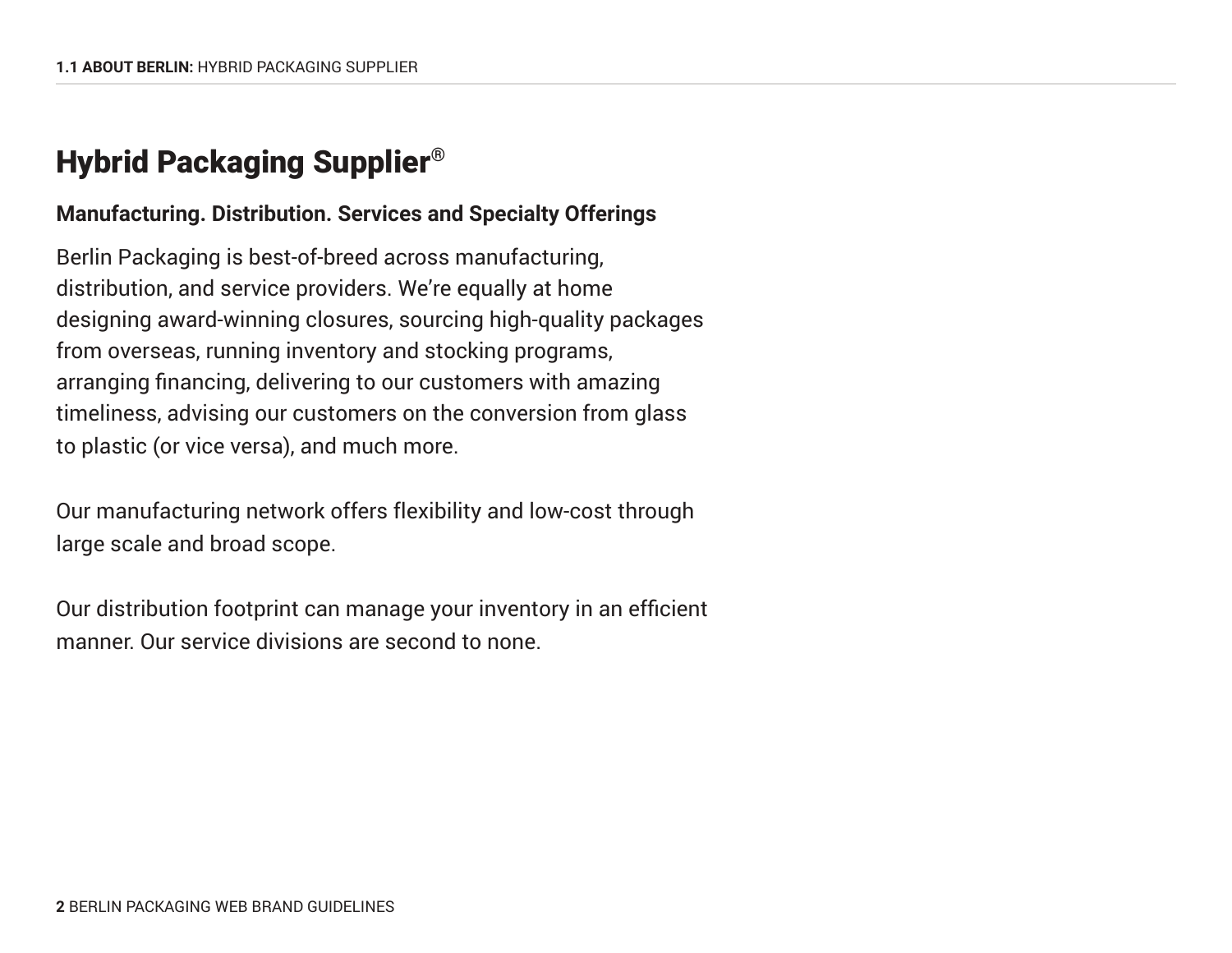#### Berlin Packaging's Core Values

#### **Innovation and Design**

"Eye appeal is buy appeal." Berlin Packaging employs packaging innovation as a strategic business tool - a means to increase consumer benefits and reduce total costs.

#### **Depth and Breadth**

When talking about in-stock packaging, the more the better. Berlin Packaging offers more than 35,000 cost-effective options... Stock, custom, or specialty.

#### **Profit Acceleration**

In exchange for a client's packaging business, Berlin Packaging offers an array of services at no extra charge; these services can boost a company's bottom line.

#### **Operational Excellence**

Berlin Packaging has the proof to show our real commitment to operational excellence. Year after year, our approach delivers quantifiable results to customers with 99% on-time delivery.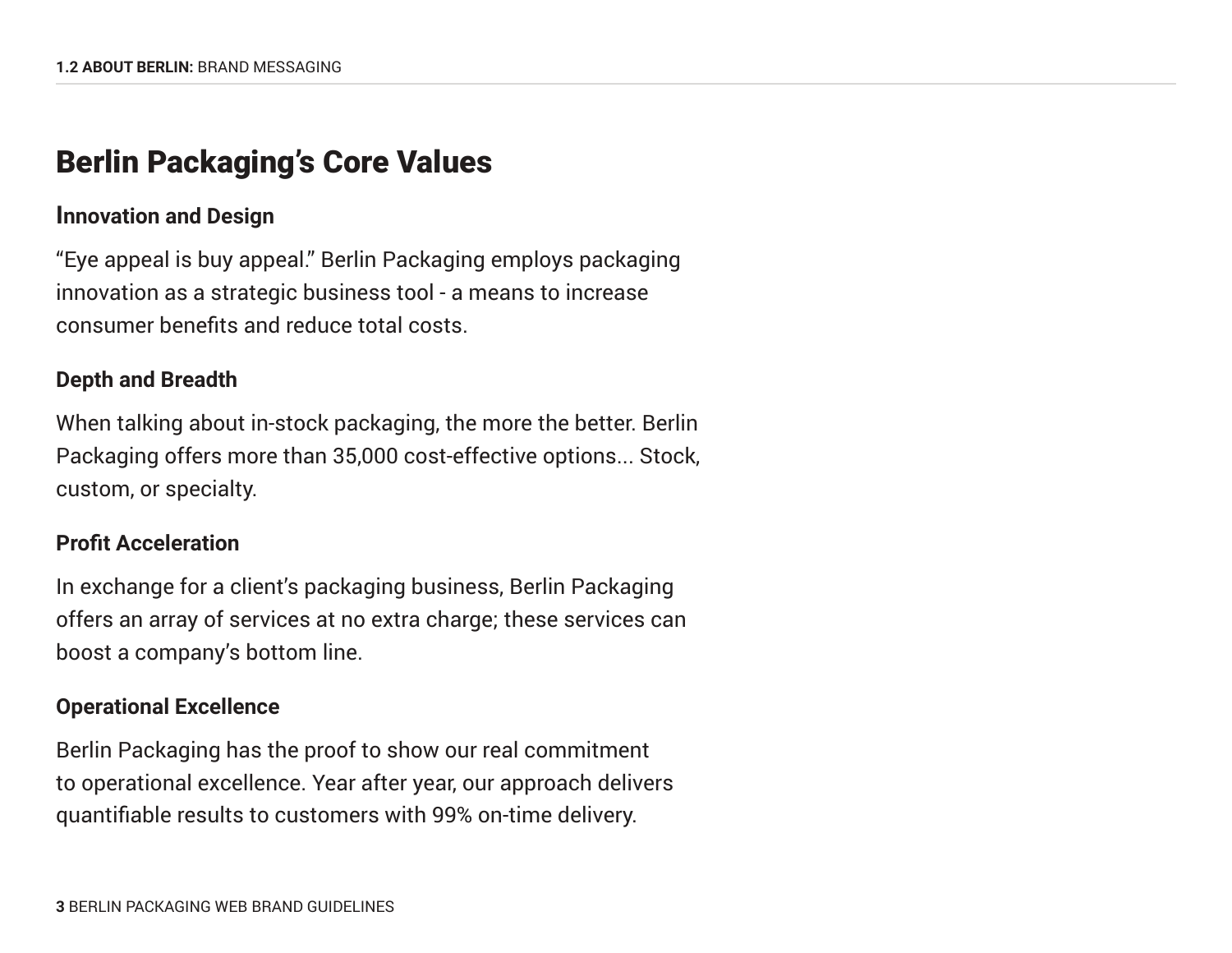#### 2.0 The Berlin Logo

Now modern and sophisticated, the logo is Berlin Packaging's primary brand identifier, and it must appear on every Berlin communication. It is imperative to understand the elements of the logo in order to convey the company's message to a person of interest.

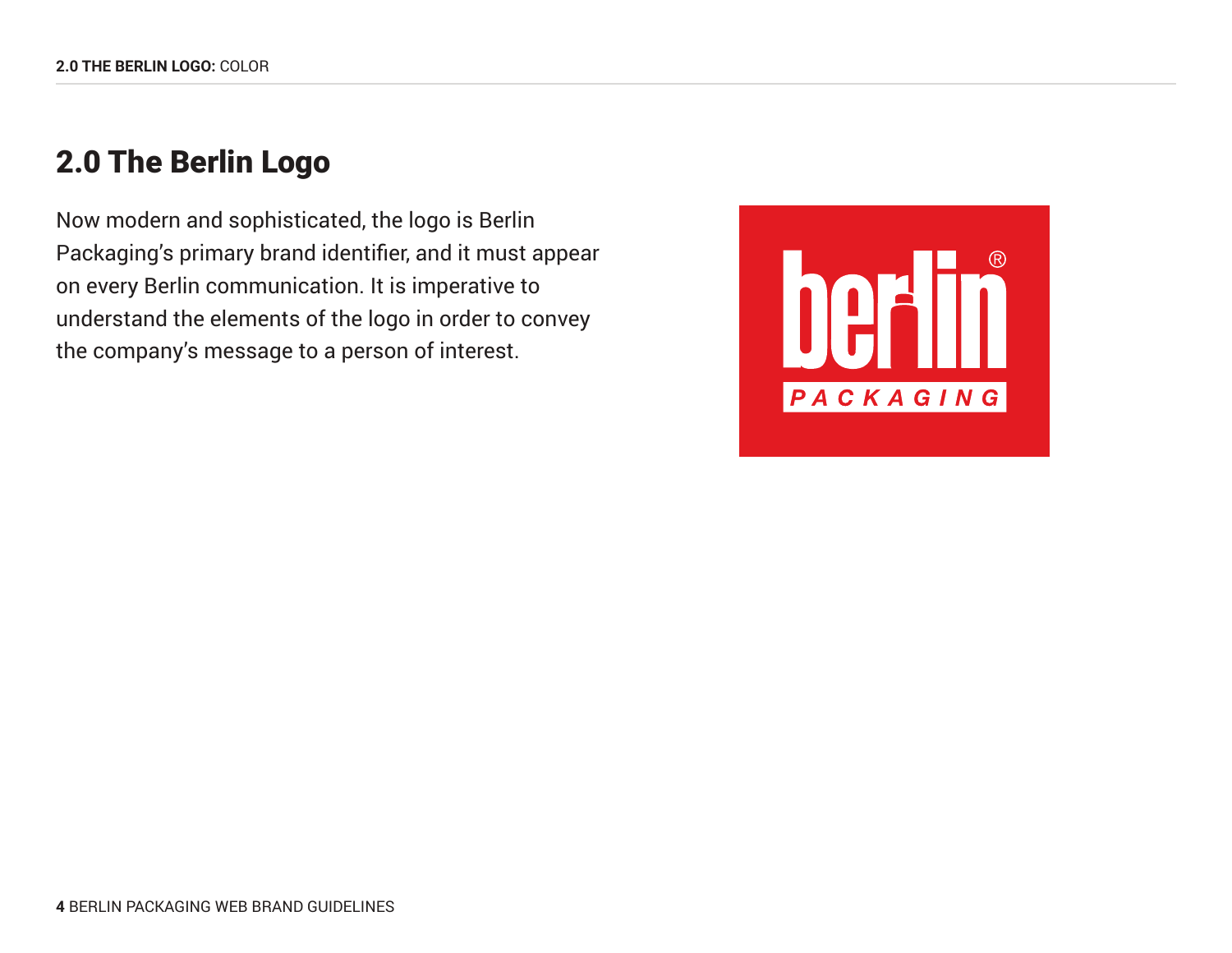### Color

Whenever the logo is used in any web communication it must be displayed with the Berlin Red:

**RGB 225/27/34 HEX # E11B22 PMS 186 C PMS 186 U**

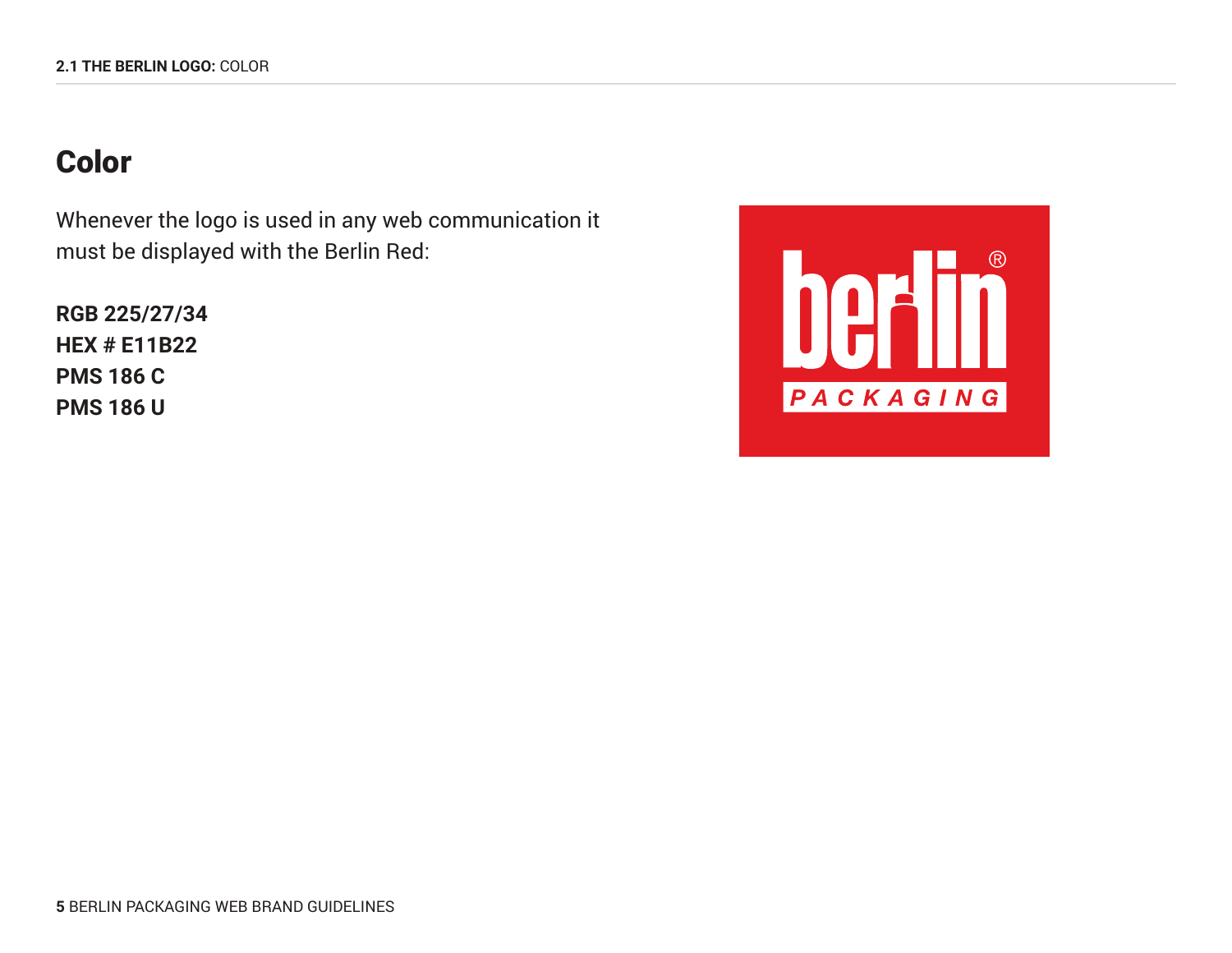### Logo size for web use

Height: 100px



Width: 100px

#### Improper use of logo









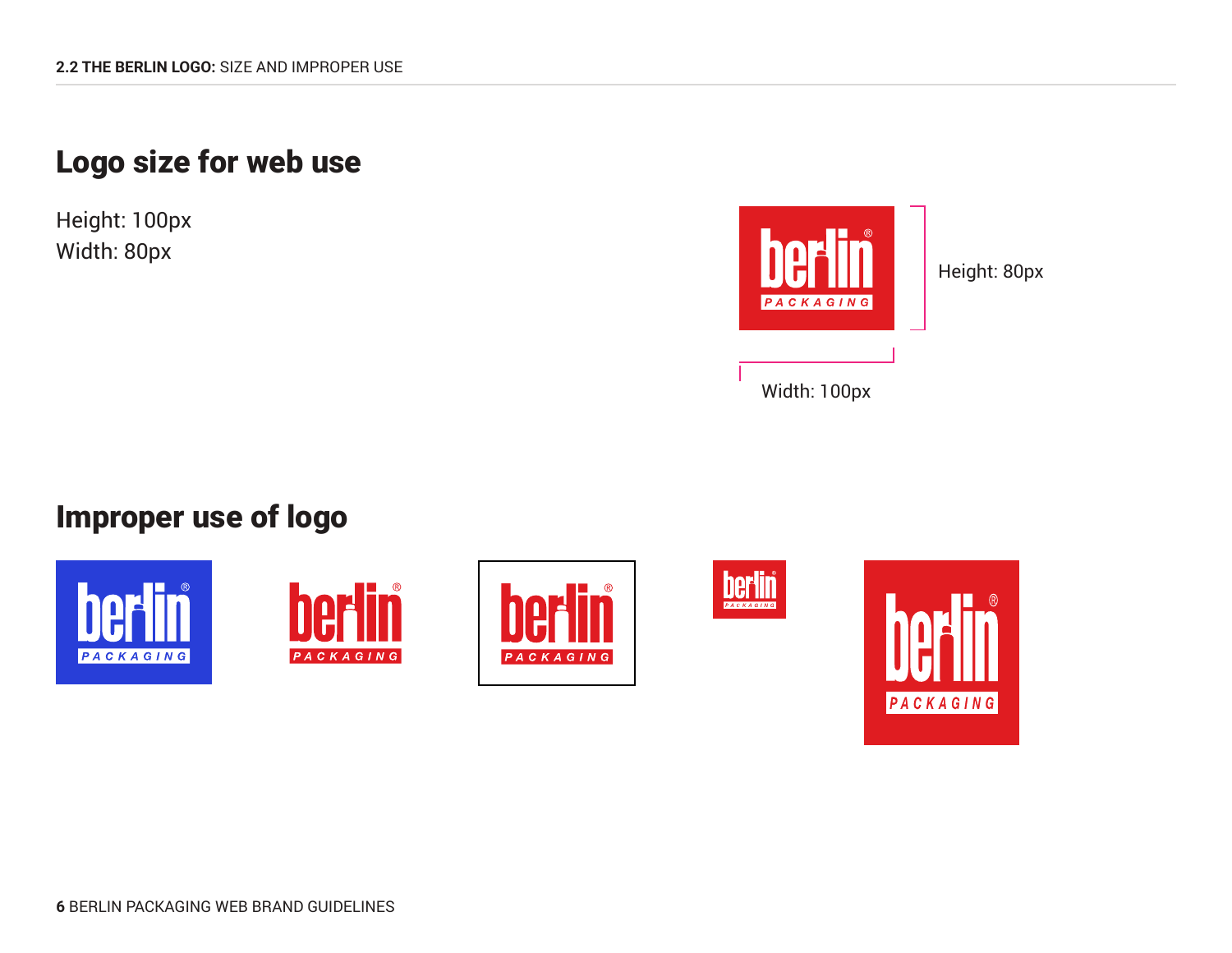### 3.0 Typography

Typography is another essential piece of Berlin Packaging's identity guidelines. The consistent use of the approved typefaces adds greatly to a legible, clean style.

**NOTE:** Although the Roboto font family contains a variety of weights. Not all are used in the Berlin Style Sheets.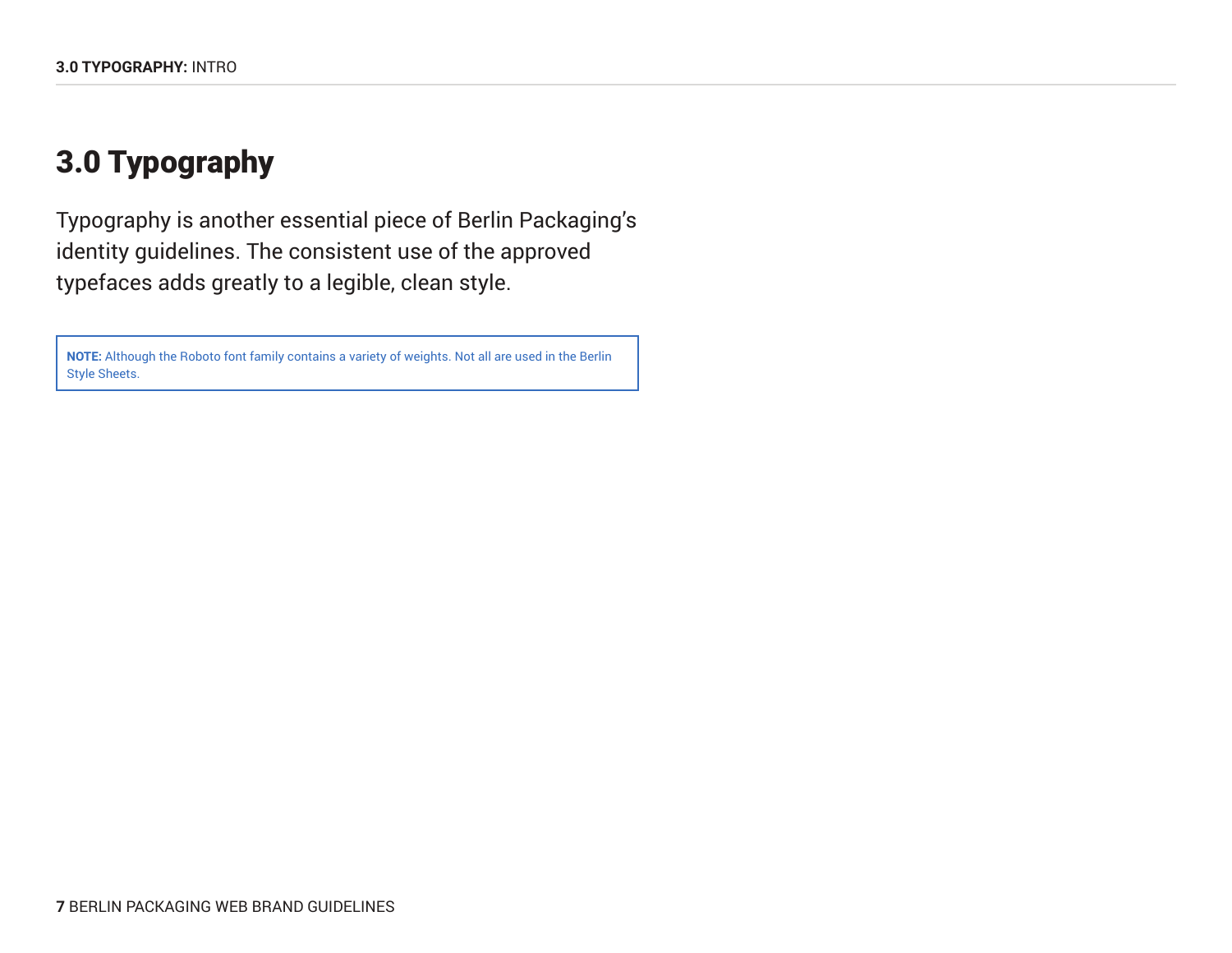#### Primary Font

### Roboto

Weights:

### AaBbCDdEeFfGgHhIiJj KkLlMmNnOoPpQqRrSs TtUuVvWwXxYyZz

Roboto Bold 900

### AaBbCDdEeFfGgHhIiJj KkLlMmNnOoPpQqRrSs TtUuVvWwXxYyZz

Roboto Medium 600

### AaBbCDdEeFfGgHhIiJj KkLlMmNnOoPpQqRrSs TtUuVvWwXxYyZz

Roboto Regular 400

font-family: Roboto,Arial,Helvetica,sans-serif;

#### Body Copy

Roboto Font-size: 31rem; /\* 16px \*/ Font-weight: 400; Line-height: 1.3125rem; /\* 21px \*/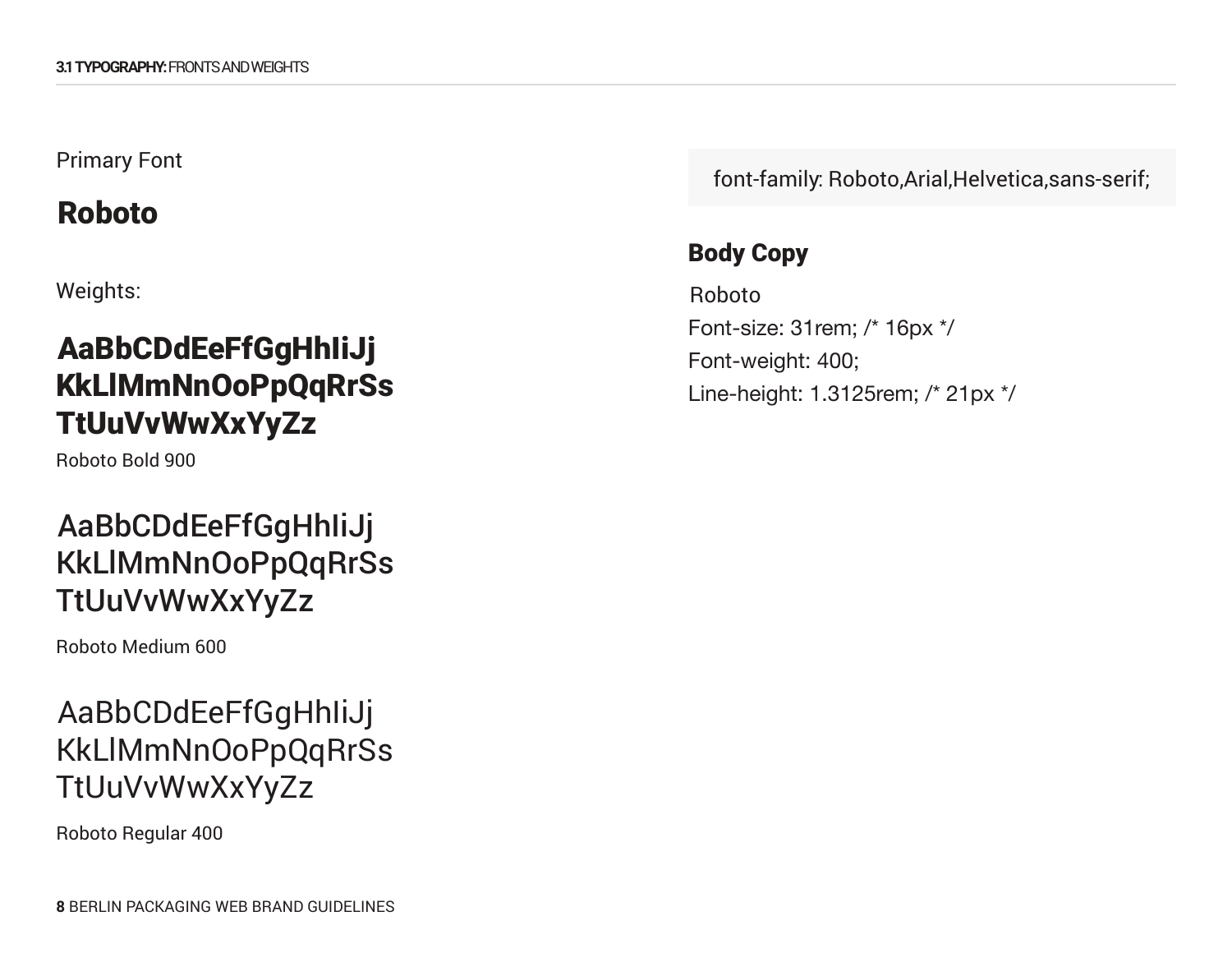font-family: Roboto,Arial,Helvetica,sans-serif;



Roboto Font-size: 3rem; /\* 48px \*/ Font-weight: 900; Line-height: 3.5625rem; /\* 57px \*/

## Header 2

Roboto Font-size: 2.125rem; /\* 34px \*/ Font-weight: 900; Line-height: 2.5625rem; /\* 41px \*/

### Header 3

Roboto Font-size: 1.5rem; /\* 24px \*/ Font-weight: 900; Line-height: 1.9375rem; /\* 31px \*/

### Header 4

Roboto Font-size: 1.5rem; /\* 24px \*/ Font-weight: 900; Line-height: 1.9375rem; /\* 31px \*/

#### Header 5

Roboto Font-size: 0.875rem; /\* 14px \*/ Font-weight: 900; Line-height: 1.25rem; /\* 20px \*/

#### Header 6

Roboto Font-size: 0.75rem; /\* 12px \*/ Font-weight: 900; Line-height: 1.25rem; /\* 20px \*/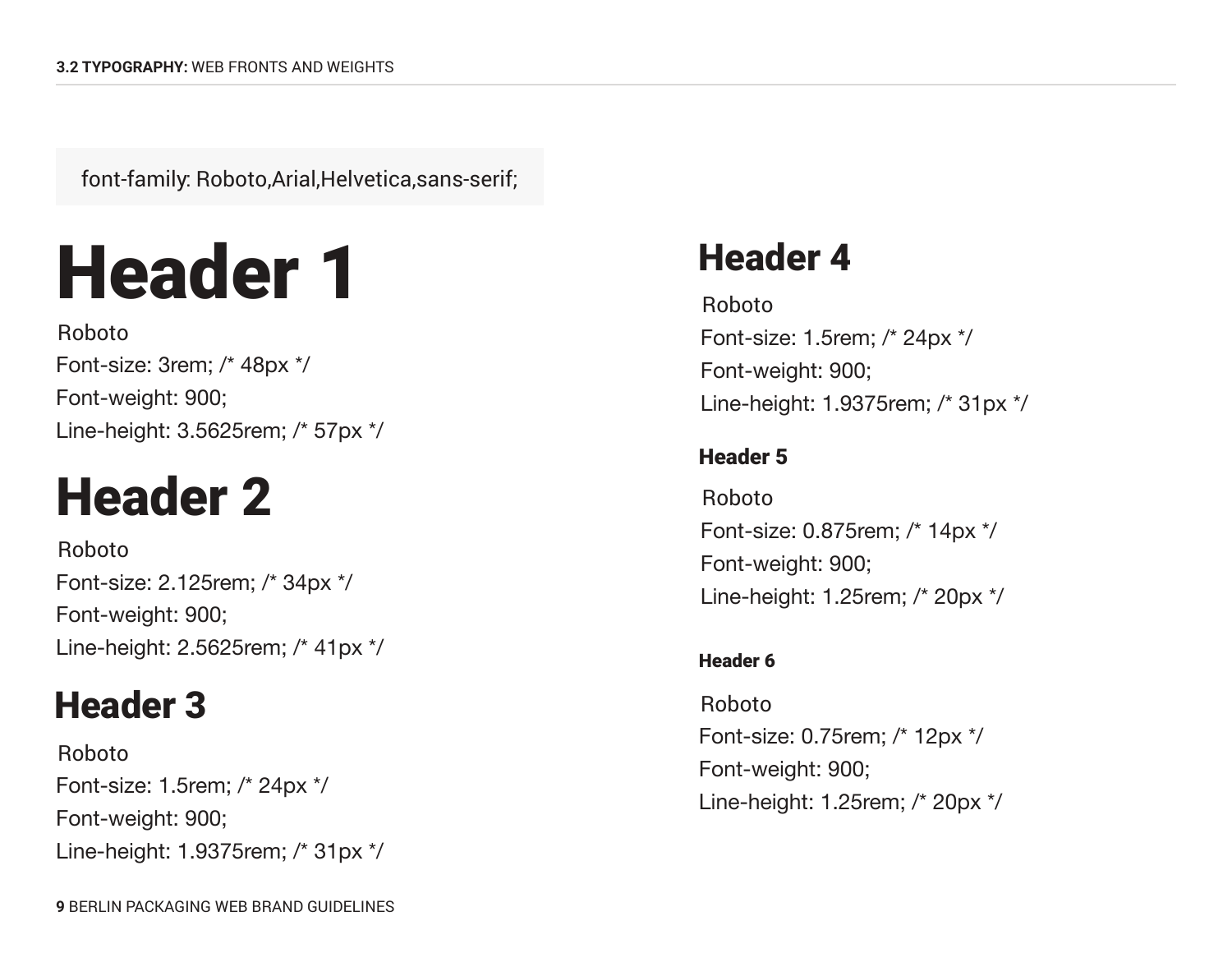### 4.0 Colors

Berlin Packaging has established a limited color palatte for online builds.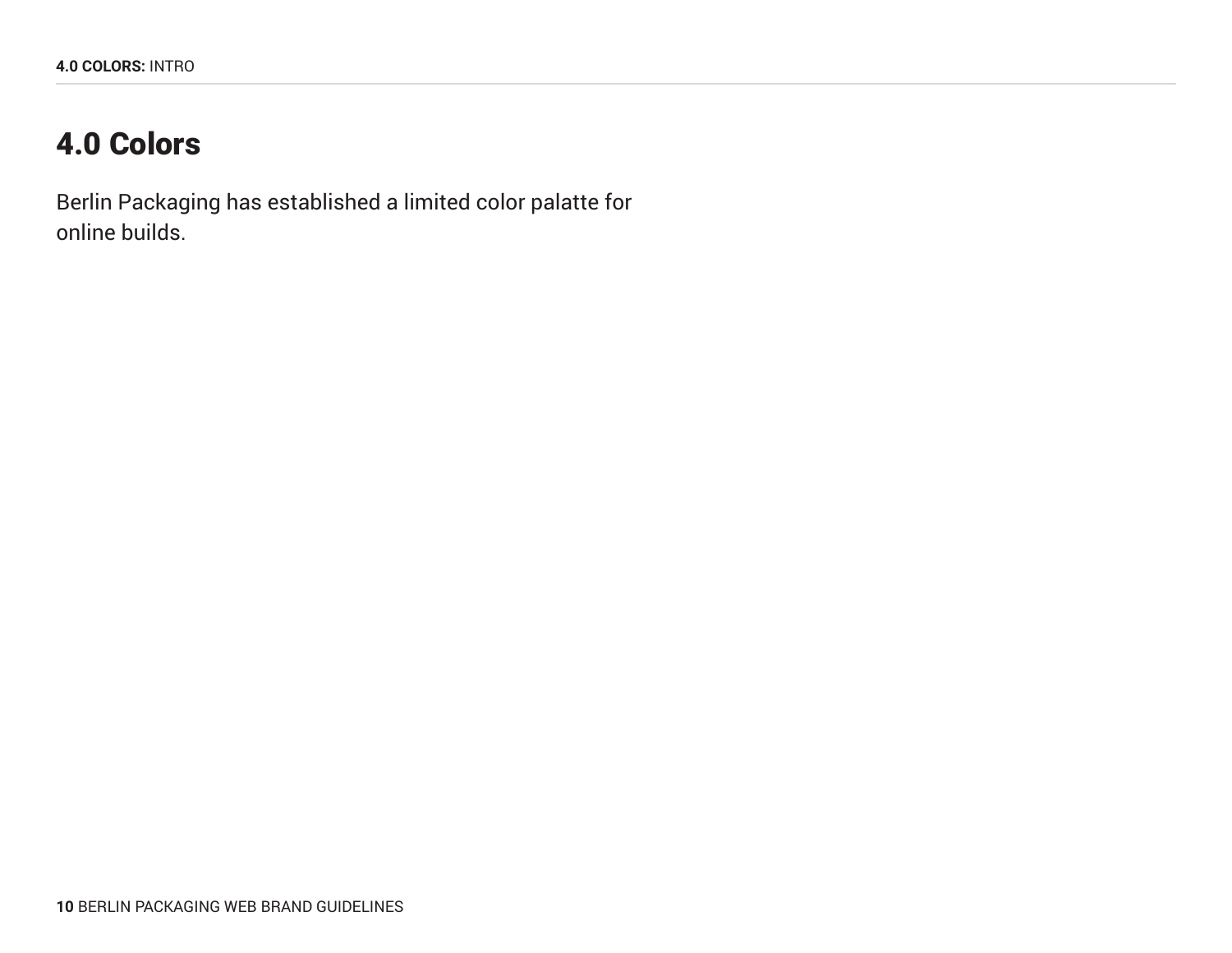| <b>HEX</b> | <b>RGB</b>  | <b>HEX</b> | <b>RGB</b>    | <b>HEX</b> | <b>RGB</b> |  |
|------------|-------------|------------|---------------|------------|------------|--|
| E01B22     | 224, 27, 34 | F5F5F5     | 245, 245, 245 | 231F20     | 35, 31, 32 |  |
|            |             |            |               |            |            |  |
|            |             |            |               |            |            |  |
|            |             |            |               |            |            |  |
| <b>HEX</b> | <b>RGB</b>  | <b>HEX</b> | <b>RGB</b>    | <b>HEX</b> | <b>RGB</b> |  |
| E01B22     | 0, 113, 188 | 5F5F5F     | 95, 95, 95    | D8D8D8     | 35, 31, 32 |  |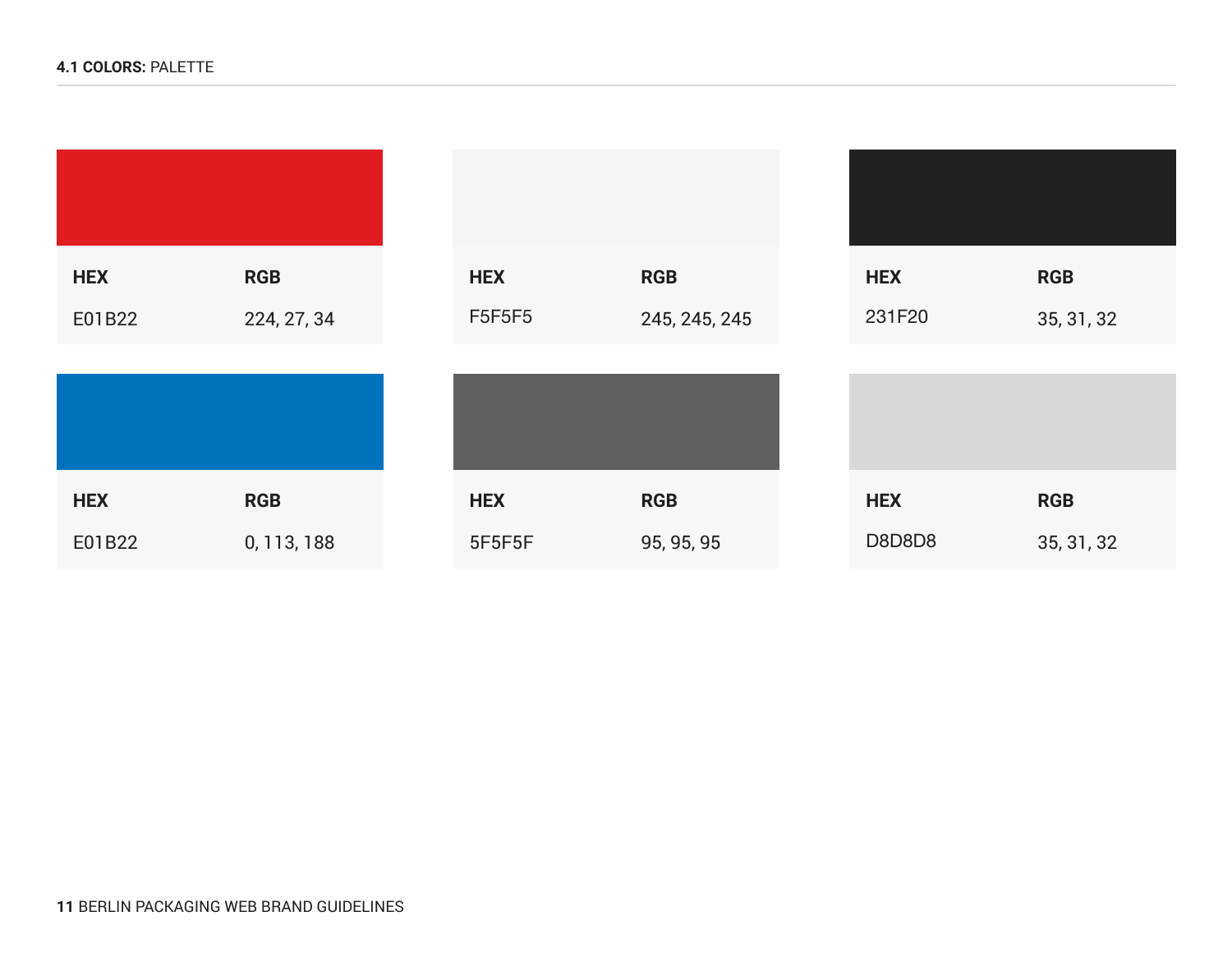### 5.0 Components

The visual language and iconography of Berlin Packaging.